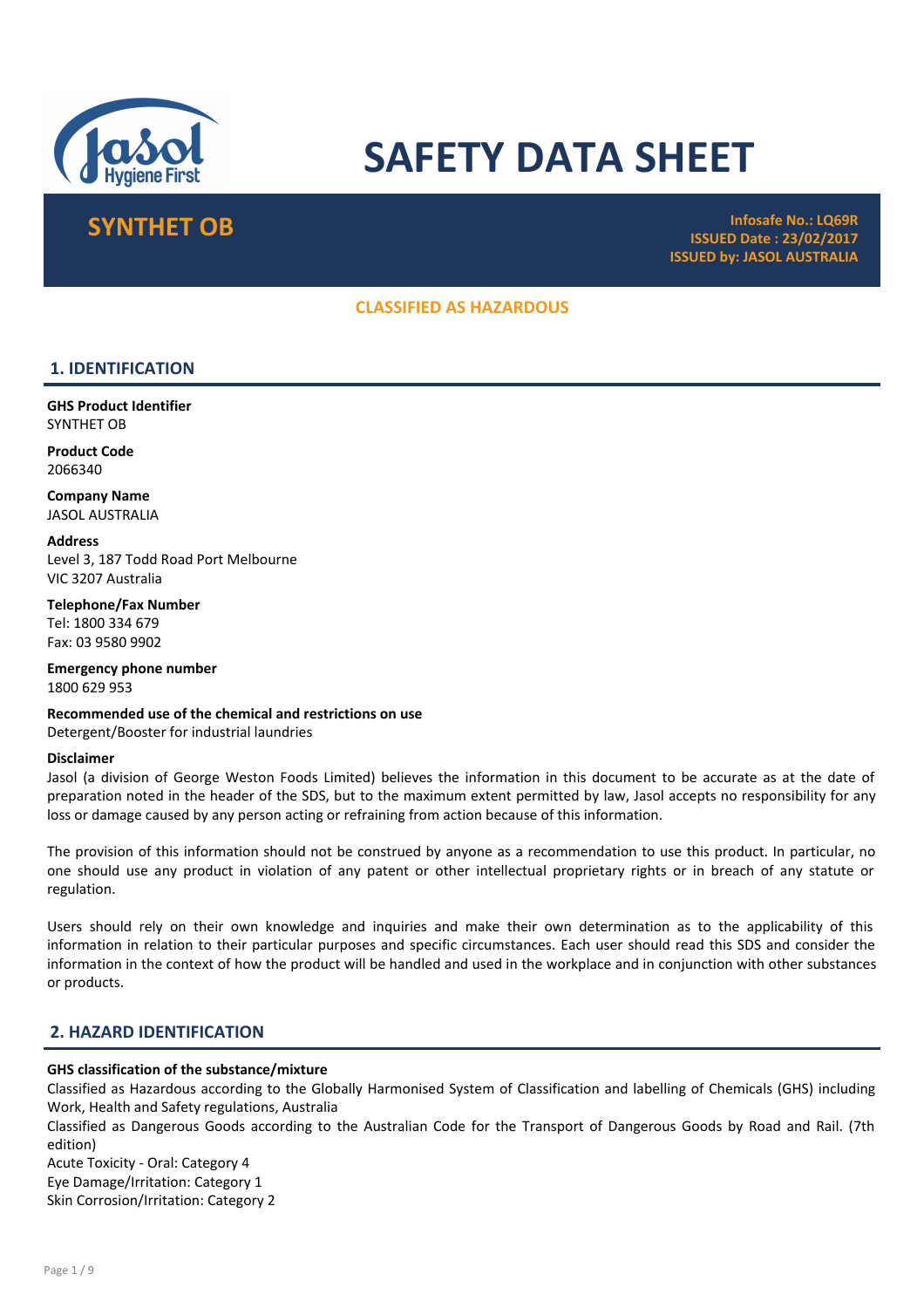Signal Word (s) DANGER

#### Hazard Statement (s)

H302 Harmful if swallowed. H315 Causes skin irritation. H318 Causes serious eye damage.

#### Pictogram (s)

Corrosion,Exclamation mark,Environment



#### Precautionary statement – Prevention

P201 Obtain special instructions before use.

P202 Do not handle until all safety precautions have been read and understood.

P264 Wash contaminated skin thoroughly after handling.

P270 Do not eat, drink or smoke when using this product.

P280 Wear protective gloves/protective clothing/eye protection/face protection.

P281 Use personal protective equipment as required.

#### Precautionary statement – Response

P301+P312 IF SWALLOWED: Call a POISON CENTER or doctor/physician if you feel unwell.

P302+P352 IF ON SKIN: Wash with plenty of soap and water.

P305+P351+P338 IF IN EYES: Rinse cautiously with water for several minutes. Remove contact lenses, if present and easy to do. Continue rinsing.

P308+P313 IF exposed or concerned: Get medical advice/attention.

P310 Immediately call a POISON CENTER or doctor/physician.

P330 Rinse mouth.

P332+P313 If skin irritation occurs: Get medical advice/attention.

P362 Take off contaminated clothing and wash before reuse.

#### Precautionary statement – Storage

P405 Store locked up.

#### Precautionary statement – Disposal

P501 Dispose of contents/container to an approved waste disposal plant

# 3. COMPOSITION/INFORMATION ON INGREDIENTS

#### Ingredients

| <b>Name</b>                                                            | <b>CAS</b>  | <b>Proportion</b> |
|------------------------------------------------------------------------|-------------|-------------------|
| Nonyl phenol ethoxylate                                                | 9016-45-9   | 50-70 %           |
| Oxirane, methyl-, polymer with oxirane, mono(2-<br>propylheptyl) ether | 166736-08-9 | 10-30 %           |
| 2-(2-Butoxyethoxy) ethanol                                             | 112-34-5    | $5 - 15%$         |
| 4,4'-Bis(2-sulfostyryl)biphenyl, disodium salt                         | 27344-41-8  | $0.1 - 1%$        |
| Ingredients determined not to be hazardous                             |             | Balance           |

# 4. FIRST-AID MEASURES

#### Inhalation

If inhaled, remove affected person from contaminated area and keep at rest in a position comfortable for breathing. Keep at rest until recovered. If symptoms develop and/or persist seek medical attention.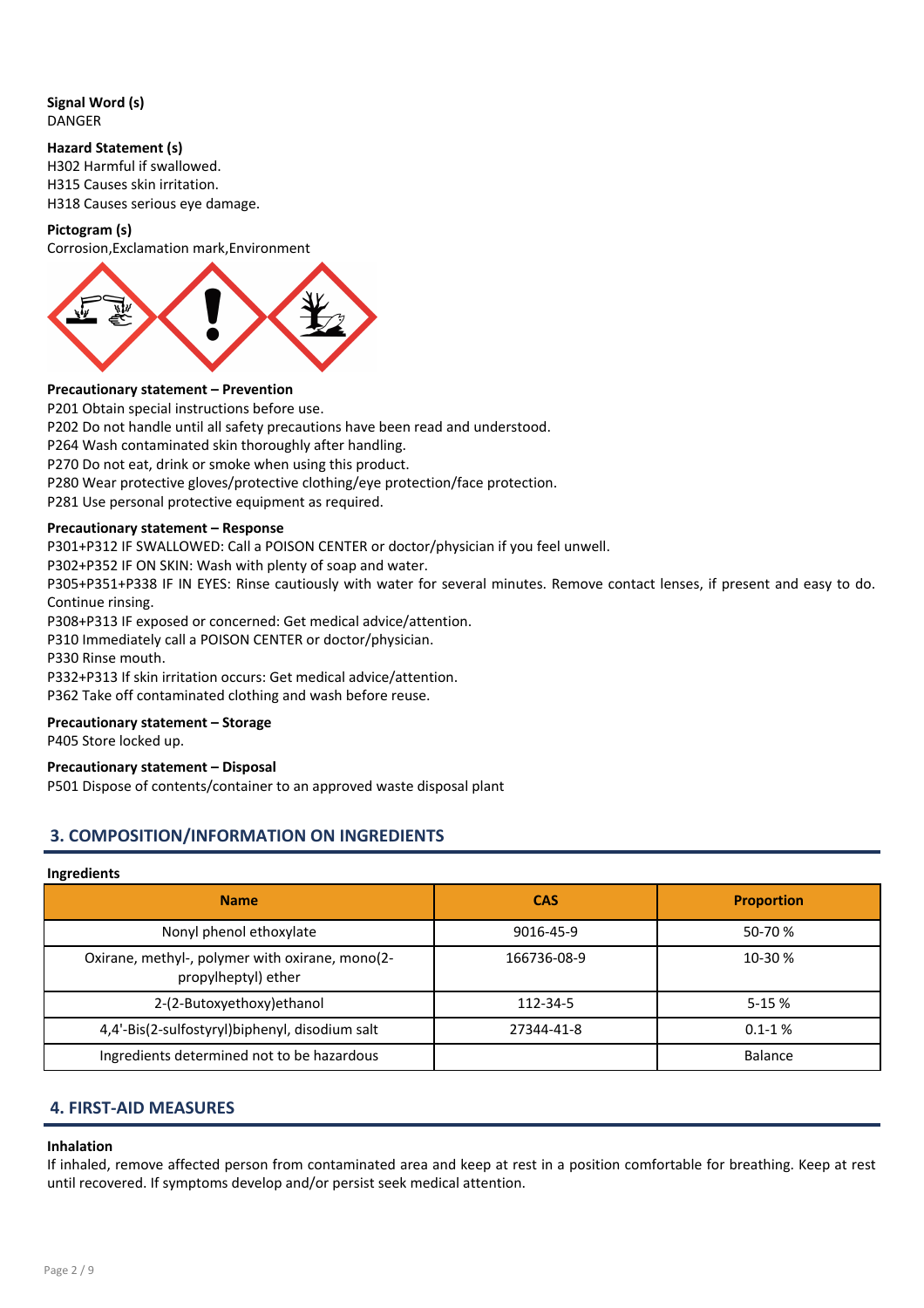#### Ingestion

Do NOT induce vomiting. Wash/rinse out mouth thoroughly with water. Seek immediate medical attention.

#### Skin

If on skin (or hair) remove/take off all contaminated clothing immediately. Wash affected area thoroughly with soap and water after handling. Wash contaminated clothing before reuse or discard. Seek medical attention. If skin irritation or rash occurs please advise medical physician.

#### Eye contact

If in eyes, hold eyelids apart and flush the eyes continuously with running water. Remove contact lenses, if present and easy to do. Continue flushing until advised to stop by the Poisons Information Centre or a doctor, or for at least 15 minutes. Seek immediate medical attention.

#### First Aid Facilities

Eyewash, safety shower and normal washroom facilities.

#### Advice to Doctor

Product is a mixture of surfactants containing some alcohol and optical brightener. Vomiting has not been induced because of risk of aspiration into the lungs. Treat symptomatically.

#### Other Information

For advice in an emergency, contact a Poisons Information Centre (Phone Australia 131 126) or a doctor at once.

# 5. FIRE-FIGHTING MEASURES

#### Suitable Extinguishing Media

Carbon dioxide, dry chemical or foam. Alcohol resistant foam is preferred. If not available normal foam can be used.

#### Unsuitable Extinguishing Media

Do not use water jet.

#### Hazards from Combustion Products

Under fire conditions this product may emit toxic and/or irritating fumes and gases including water vapour, carbon dioxide. Incomplete combustion, after evaporation of water, may generate carbon monoxide.

#### Specific Hazards Arising From The Chemical

This product will burn if exposed to fire. May show a momentary flash point at about 66 °C, but will not burn. In enclosed areas, vapours may collect in flammable or explosive concentrations.

#### Hazchem Code

•3Z

#### Precautions in connection with Fire

Fire fighters should wear Self-Contained Breathing Apparatus (SCBA) operated in positive pressure mode and full protective clothing to prevent exposure to vapours or fumes. Water spray may be used to cool down heat-exposed containers. Fight fire from safe location. This product should be prevented from entering drains and watercourses.

# 6. ACCIDENTAL RELEASE MEASURES

#### Emergency Procedures

Wear appropriate personal protective equipment and clothing to prevent exposure. Extinguish or remove all sources of ignition and stop leak if safe to do so. Increase ventilation. Evacuate all unprotected personnel. If possible contain the spill. Place inert absorbent, non-combustible material onto spillage. Use clean non-sparking tools to collect the material and place into suitable labelled containers for subsequent recycling or disposal. Dispose of waste according to the applicable local and national regulations. If contamination of sewers or waterways occurs inform the local water and waste management authorities in accordance with local regulations.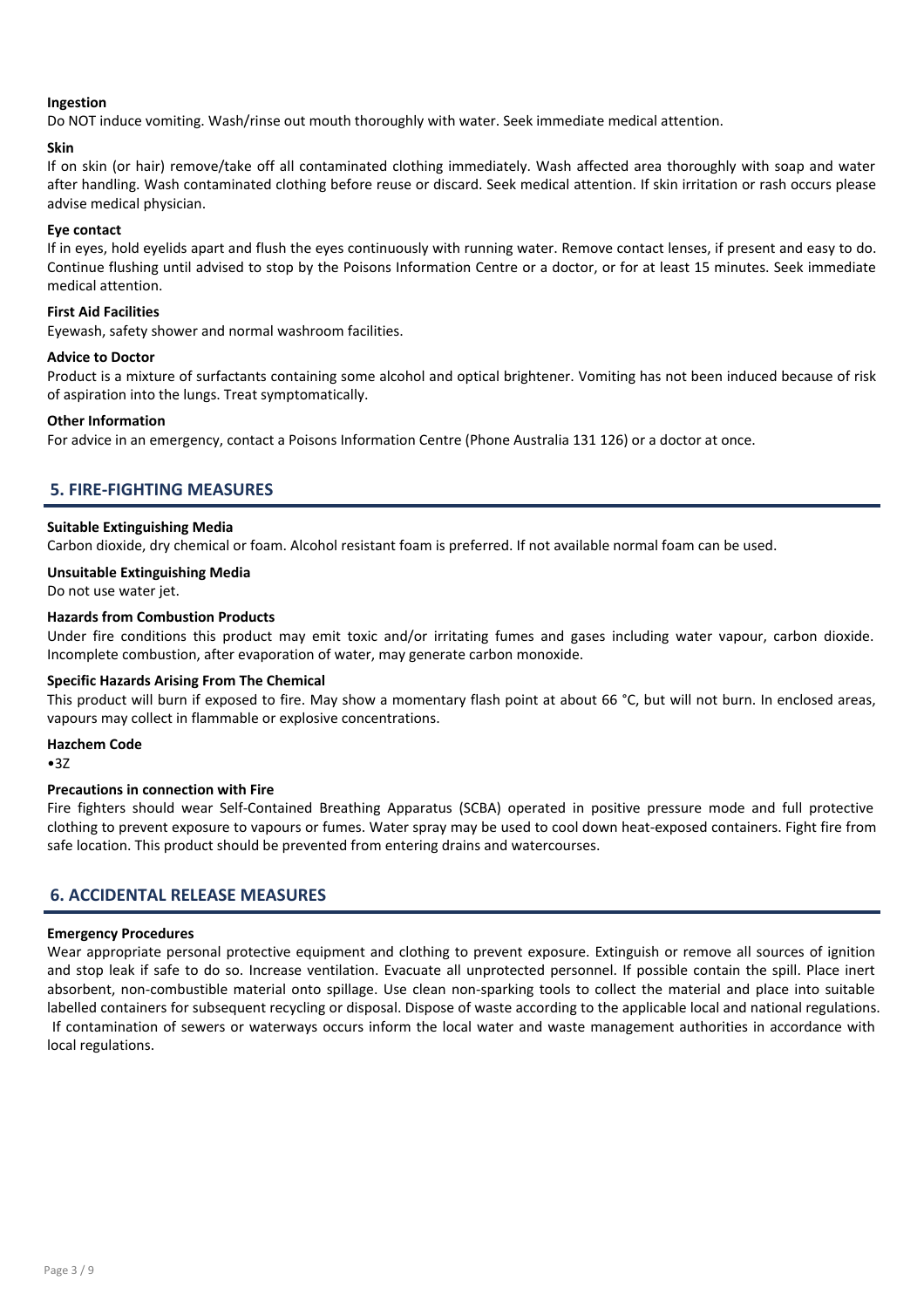# 7. HANDLING AND STORAGE

#### Precautions for Safe Handling

Avoid inhalation of vapours and mists, and skin or eye contact. Use only in a well ventilated area. Keep containers sealed when not in use. Prevent the build up of mists or vapours in the work atmosphere. Do not use near ignition sources. Do not pressurise, cut, heat or weld containers as they may contain hazardous residues. Maintain high standards of personal hygiene by washing hands prior to eating, drinking, smoking or using toilet facilities.

Avoid exposure. Do not handle until all safety precautions have been read and understood. It is recommended that pregnant or breastfeeding women should not handle this product unless adequate exposure protection can be assured at all times. Female personnel planning pregnancy should be made aware of the potential risks.

#### Conditions for safe storage, including any incompatibilities

Store in a cool, dry, well-ventilated area away from sources of ignition, oxidising agents, strong acids, foodstuffs, and clothing. Keep containers closed when not in use, securely sealed and protected against physical damage. Inspect regularly for deficiencies such as damage or leaks. Have appropriate fire extinguishers available in and near the storage area. Take precautions against static electricity discharges. Use proper grounding procedures. Ensure that storage conditions comply with applicable local and national regulations.

For information on the design of the storeroom, reference should be made to Australian Standard AS1940 - The storage and handling of flammable and combustible liquids.

# 8. EXPOSURE CONTROLS/PERSONAL PROTECTION

Occupational exposure limit values Ethanol TWA: 1000 ppm STEL: 1880 mg/m³

Isopropyl Alcohol TWA: 400 ppm, 983 mg/m³ STEL: 500 ppm, 1230 mg/m³

Dimethyl formamide TWA:  $10$  ppm,  $30$  mg/m<sup>3</sup> (Sk)

TWA (Time Weighted Average): The average airborne concentration of a particular substance when calculated over a normal eighthour working day, for a five-day week.

STEL (Short Term Exposure Limit): The average airborne concentration over a 15 minute period which should not be exceeded at any time during a normal eight-hour workday.

'Sk' Notice: Absorption through the skin may be a significant source of exposure. The exposure standard is invalidated if such contact should occur.

#### Biological Limit Values

Name: Isopropanol Determinant: Acetone in urine Value: 40mg/l Sampling time: End of shift at end of workweek

Name: Dimethyl formamide Determinant: N-Methylformamide in urine Value: 15 mg/L Sampling time: End of shift Notation: -

Determinant: N-Acetyl-S-(N-methylcarbamoyl) cysteine in urine Value: 40 mg/L Sampling time: Prior to last shift of workweek Notation: Sq

Source: American Conference of Industrial Hygienists (ACGIH)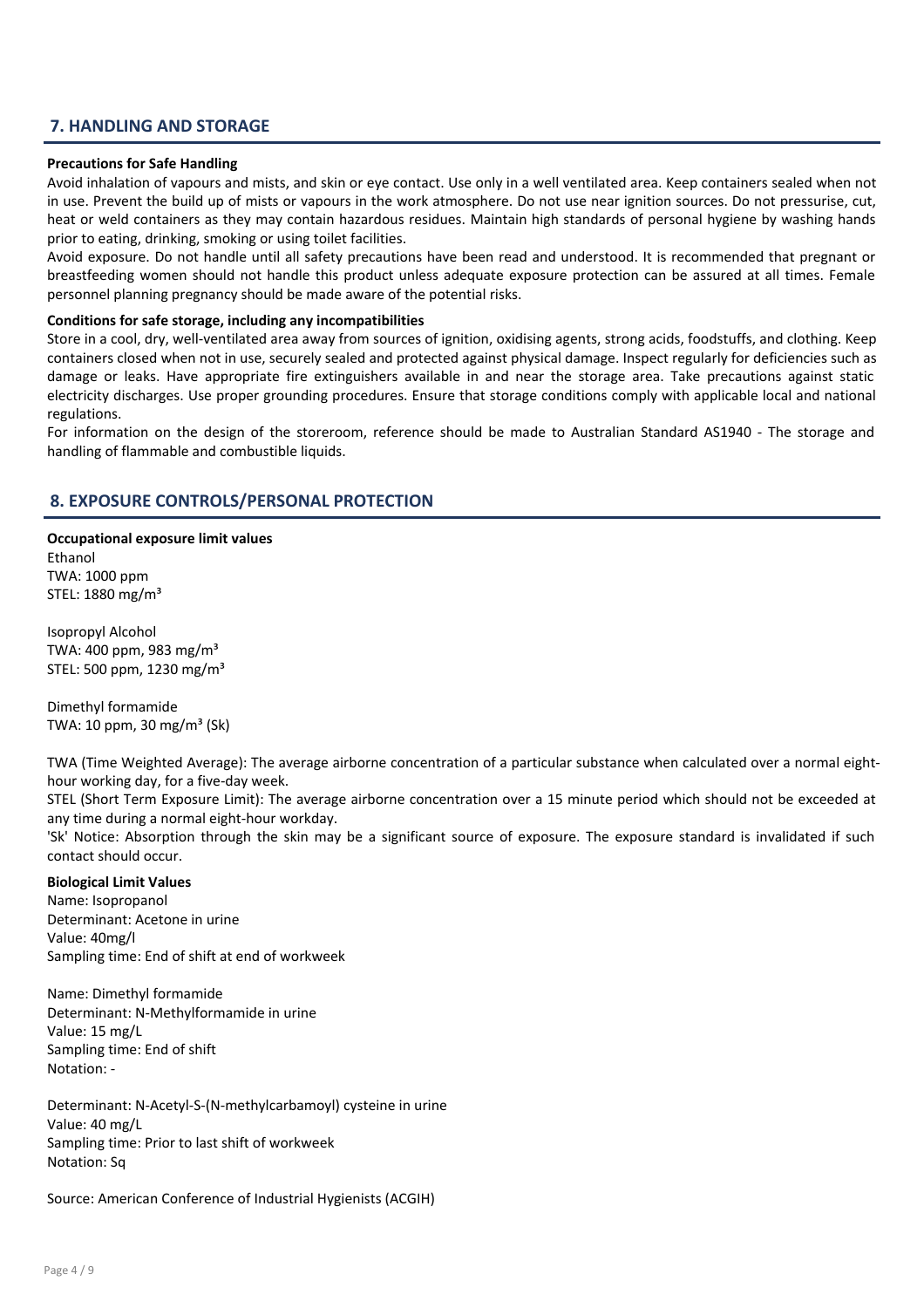#### Appropriate Engineering Controls

This substance is hazardous and should be used with a local exhaust ventilation system, drawing vapours away from workers' breathing zone. A flame-proof exhaust ventilation system is required. If the engineering controls are not sufficient to maintain concentrations of vapours/mists below the exposure standards, suitable respiratory protection must be worn. Refer to relevant regulations for further information concerning ventilation requirements.

#### Respiratory Protection

If engineering controls are not effective in controlling airborne exposure then an approved respirator with a replaceable vapor/mist filter should be used. Refer to relevant regulations for further information concerning respiratory protective requirements. Reference should be made to Australian Standards AS/NZS 1715, Selection, Use and Maintenance of Respiratory Protective Devices; and AS/NZS 1716, Respiratory Protective Devices, in order to make any necessary changes for individual circumstances.

#### Eye Protection

Safety glasses with full face shield should be used. Eye protection devices should conform to relevant regulations. Eye protection should conform with Australian/New Zealand Standard AS/NZS 1337 - Eye Protectors for Industrial Applications.

#### Hand Protection

Wear gloves of impervious material such as rubber or plastic. Final choice of appropriate gloves will vary according to individual circumstances. i.e. methods of handling or according to risk assessments undertaken. Occupational protective gloves should conform to relevant regulations.

Reference should be made to AS/NZS 2161.1: Occupational protective gloves - Selection, use and maintenance.

#### Body Protection

Suitable protective workwear, e.g. cotton overalls buttoned at neck and wrist is recommended. Chemical resistant apron is recommended where large quantities are handled.

# 9. PHYSICAL AND CHEMICAL PROPERTIES

# Form

Liquid

#### Appearance

Clear, mobile liquid. Miscible with water in all proportions

# Colour

Colourless

#### Odour

Slight smell of methylated spirits

Boiling Point Not available

Solubility in Water Miscible with water in all proportions

# Specific Gravity

1.02

pH 8.5-10.5

Vapour Pressure Not available

#### Flash Point Not available

#### Flammability

May show a momentary flash point at about 66 °C, but will not burn. In enclosed areas, vapours may collect in flammable or explosive concentrations.

#### Auto-Ignition Temperature Not available

Flammable Limits - Lower Not available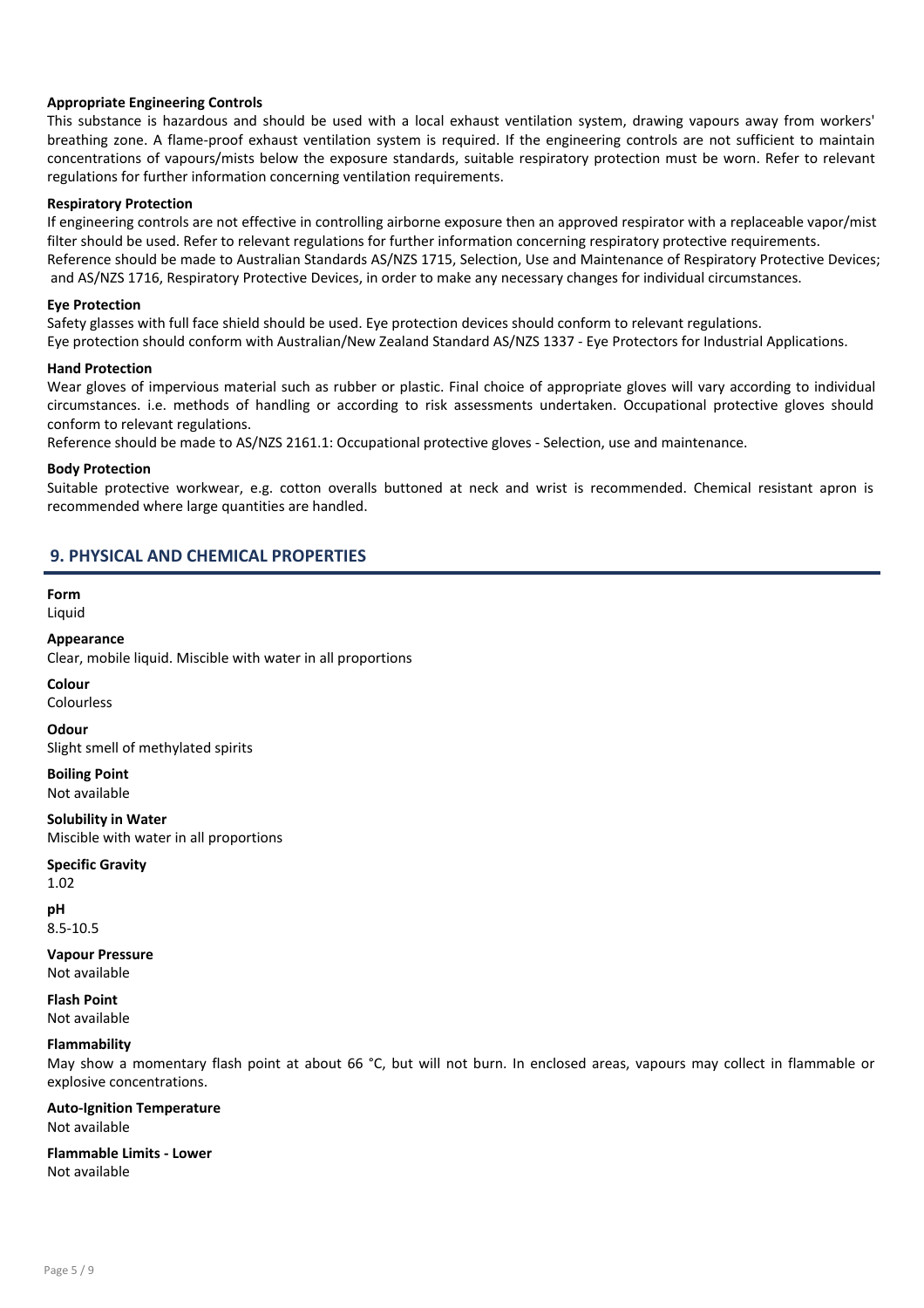### Flammable Limits - Upper Not available

# 10. STABILITY AND REACTIVITY

#### **Reactivity**

Reacts with incompatible materials

Chemical Stability Stable under normal conditions of storage and handling.

Conditions to Avoid Dust accumulation, heat and other sources of ignition.

Incompatible materials Strong oxidising agents.

Hazardous Decomposition Products

Thermal decomposition may result in the release of toxic and/or irritating fumes, smoke and gases including: carbon dioxide and carbon monoxide.

Possibility of hazardous reactions Not available

#### Hazardous Polymerization Not available

# 11. TOXICOLOGICAL INFORMATION

#### Toxicology Information

No toxicity data available for this material.

#### Ingestion

Harmful if swallowed. Ingestion of this product may cause irritation to the mouth, throat, oesophagus and stomach with symptoms of nausea, abdominal discomfort, vomiting and diarrhoea.

#### Inhalation

Inhalation of product vapours may cause irritation of the nose, throat and respiratory system.

#### Skin

Causes skin irritation. Skin contact will cause redness, itching and swelling. Repeated exposure may cause skin dryness and cracking and may lead to dermatitis.

#### Eye

Causes eye damage. Eye contact will cause stinging, blurring, tearing, severe pain and possible burns, necrosis, permanent damage and blindness.

#### Respiratory sensitisation

Not expected to be a respiratory sensitiser.

### Skin Sensitisation

Not expected to be a skin sensitiser.

Germ cell mutagenicity Not considered to be a mutagenic hazard.

**Carcinogenicity** 

Not considered to be a carcinogenic hazard.

#### Reproductive Toxicity

Not expected to be damaging fertility or the unborn child.

#### STOT-single exposure

Not expected to cause toxicity to a specific target organ.

#### STOT-repeated exposure

Not expected to cause toxicity to a specific target organ.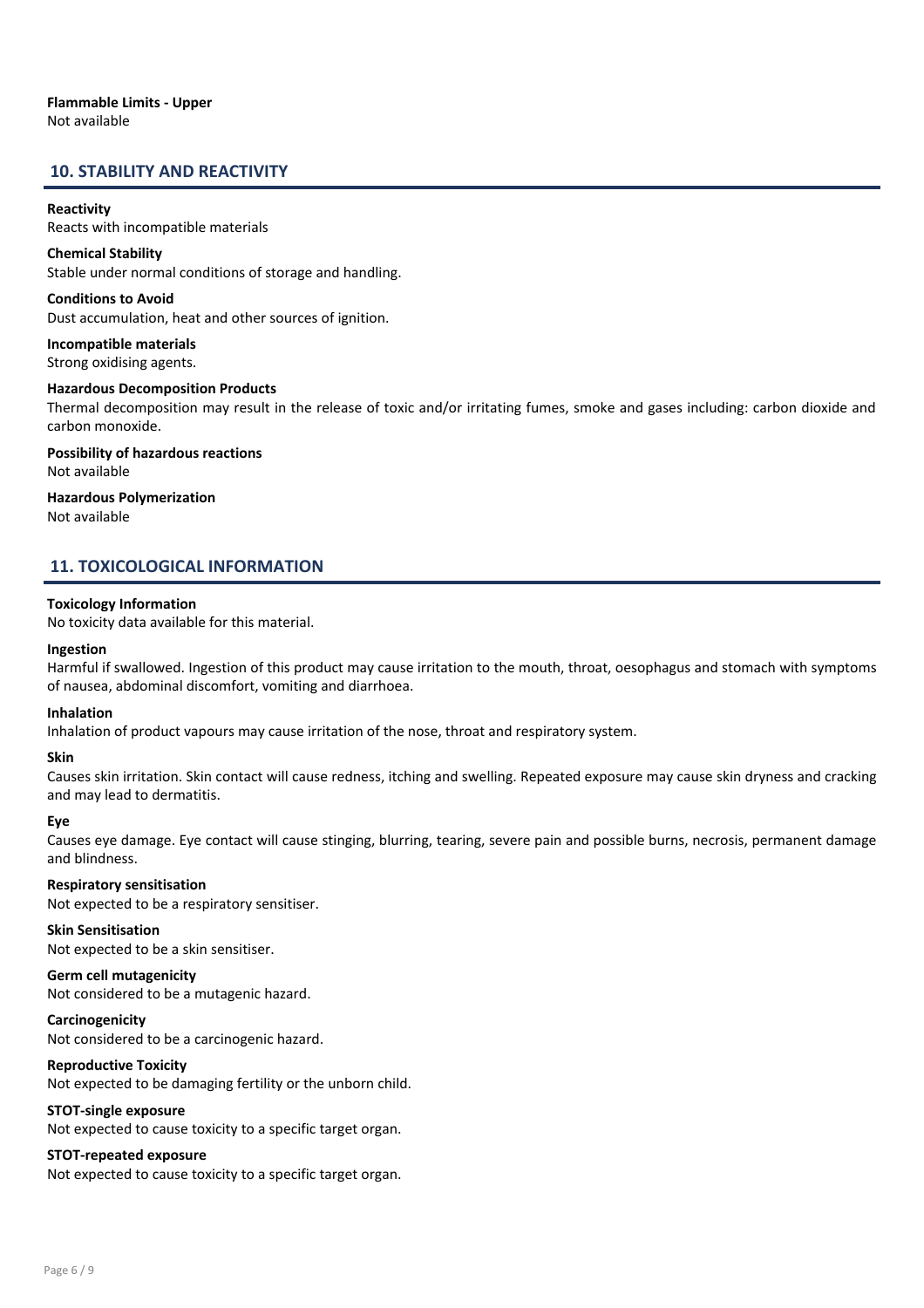#### Aspiration Hazard

Not expected to be an aspiration hazard.

#### 12. ECOLOGICAL INFORMATION

#### **Ecotoxicity**

Toxic to aquatic life with long lasting effects.

#### Persistence and degradability Not available

**Mobility** Not available

Bioaccumulative Potential Not available

Other Adverse Effects Not available

#### Environmental Protection

Prevent large amounts from entering waterways, drains and sewers.

# 13. DISPOSAL CONSIDERATIONS

#### Disposal considerations

Dispose of waste according to applicable local and national regulations. Do not allow into drains or watercourses or dispose of where ground or surface waters may be affected. Wastes including emptied containers are controlled wastes and should be disposed of in accordance with all applicable local and national regulations.

# 14. TRANSPORT INFORMATION

#### Transport Information

This material is classified as Dangerous Goods Class 9 Miscellaneous Dangerous Goods

Class 9: Miscellaneous substances Dangerous Goods are incompatible in a placard load with any of the following:

Class 1: Explosives (when the class 9 substance is a fire risk substance) Division 5.1: Oxidising substances (when the class 9 substance is a fire risk substance) and

Division 5.2: Organic peroxides (when the class 9 substance is a fire risk substance)

Note: Special Provision AU01: Environmentally Hazardous Substances meeting the descriptions of UN 3077 or UN 3082 are not subject to this Code when transported by road or rail in: packagings that do not incorporate a receptacle exceeding 500 kg(L); or IBCs

Marine Transport (IMO/IMDG):

Classified as Dangerous Goods by the criteria of the International Maritime Dangerous Goods Code (IMDG Code) for transport by sea.

Class/Division: 9 UN No: 3082 Proper Shipping Name: ENVIRONMENTALLY HAZARDOUS SUBSTANCE, LIQUID, N.O.S. (CONTAINS: POLY(OXY-1,2-ETHANEDIYL), . ALPHA.-(NONYLPHENYL)-.OMEGA.-HYDROXY-) (MARINE POLLUTANT) Packing Group: III EMS : F-A, S-F Special Provisions: 274 335 969

Air Transport (ICAO/IATA): Classified as Dangerous Goods by the criteria of the International Air Transport Association (IATA) Dangerous Goods Regulations for transport by air. Class/Division: 9 UN No: 3082 Proper Shipping Name: environmentally hazardous substance, liquid, n.o.s. (Contains: poly(oxy-1,2-ethanediyl), .alpha.-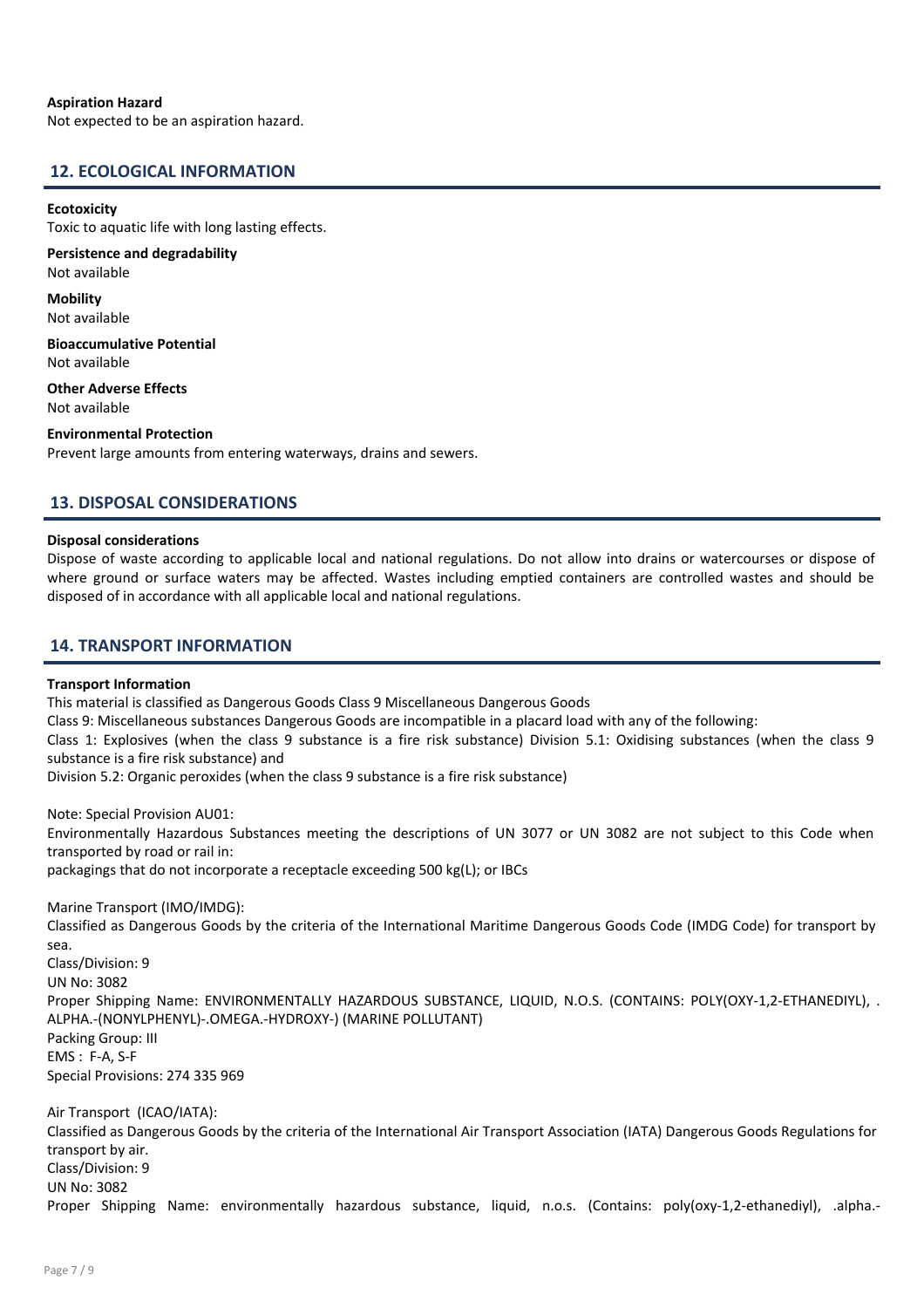(nonylphenyl)-.omega.-hydroxy-) Packing Group: III Packaging Instructions (passenger & cargo): 964 Packaging Instructions (cargo only): 964 Hazard Label: Miscellaneous Special Provisions: A97, A158, A197

#### U.N. Number

3082

#### UN proper shipping name

ENVIRONMENTALLY HAZARDOUS SUBSTANCE, LIQUID, N.O.S.(Contains: Poly(oxy-1,2-ethanediyl), .alpha.-(nonylphenyl)-.omega. hydroxy-)

Transport hazard class(es) 9

Packing Group III

Hazchem Code •3Z

IERG Number 47

IMDG Marine pollutant Yes

Transport in Bulk Not available

Special Precautions for User Not available

# 15. REGULATORY INFORMATION

#### Regulatory information

Classified as Hazardous according to the Globally Harmonised System of classification and labelling of chemicals (GHS) including Work, Health and Safety regulations, Australia

Not classified as a Scheduled Poison according to the Standard for the Uniform Scheduling of Medicines and Poisons (SUSMP)

#### Poisons Schedule

Not Scheduled

# 16. OTHER INFORMATION

#### Date of preparation or last revision of SDS

SDS reviewed: February 2017 SDS created: June 2016

#### References

Preparation of Safety Data Sheets for Hazardous Chemicals Code of Practice. Standard for the Uniform Scheduling of Medicines and Poisons. Australian Code for the Transport of Dangerous Goods by Road & Rail. Model Work Health and Safety Regulations, Schedule 10: Prohibited carcinogens, restricted carcinogens and restricted hazardous chemicals. Workplace exposure standards for airborne contaminants.

Adopted biological exposure determinants, American Conference of Industrial Hygienists (ACGIH).

Globally Harmonised System of classification and labelling of chemicals.

#### Contact Person/Point

The company has taken care in compiling this information. No liability is accepted whether direct or indirect from its application since the conditions of final use are outside the Company's control. The end user is obliged to conform to relevant government regulations and/or patent laws applicable in their respective States of Countries.